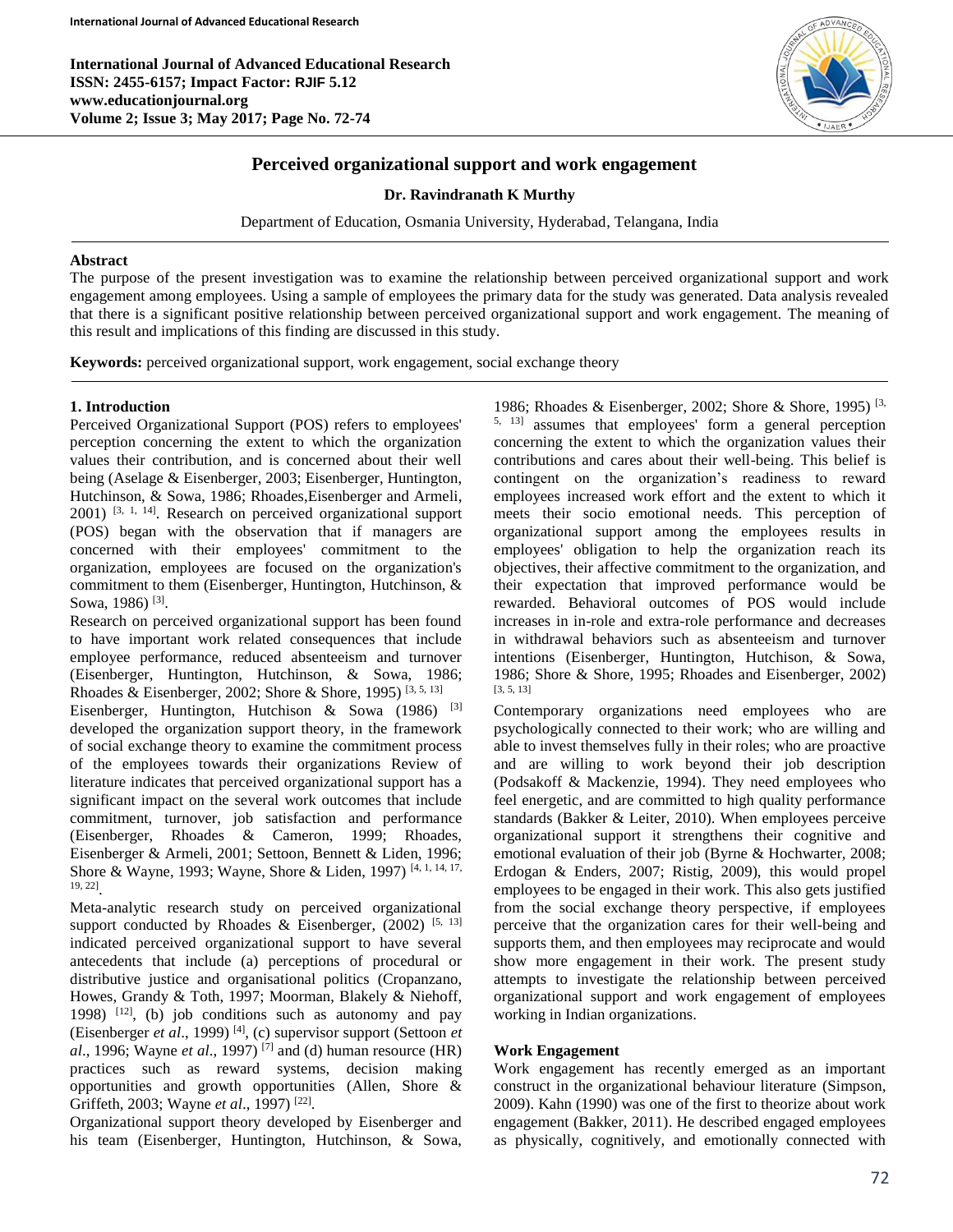their work roles. There are several definitions and conceptualizations of work engagement existing in the literature (Albrecht, 2010, Bakker & Leiter, 2010), however the definition given by Schaufeli and his team members in 2004 has been the most popular, frequently used, and most cited definition of work engagement existing in the literature. According to Schaufeli, Salanova, Gonzalez-Roma, and Bakker (2002) Work engagement refers to a positive, fulfilling, work-related state of mind that is characterized by vigor, dedication, and absorption. Vigor is characterized by high levels of energy and mental resilience while working. Dedication refers to being strongly involved in one's work and experiencing a sense of significance, enthusiasm, inspiration, pride, and challenge. Absorption is characterized by being fully concentrated and happily engrossed in one's work, whereby time passes quickly and one has difficulties with detaching oneself from work (p. 74). Work engagement describes how employees experience their work at the work place. Research on work engagement has revealed that engaged employees are highly energetic, self-efficacious individuals who exercise influence over events that affect their lives (Bakker, Albrecht, and Leiter, 2011). Employees high on work engagement are said to have positive attitude, create their own positive feedback, in terms of appreciation, recognition and success (Bakker,Albrecht, and Leiter, 2011). Bakker (2011) describes four reasons as to why engaged employees perform better than non engaged employees, "First, engaged employees often experience positive emotions, including gratitude, joy and enthusiasm. These positive emotions seem to broaden people's thought-action repertoire, implying that they constantly work on their personal resources (Fredrickson, 2001). Second, engaged workers experience better mental health. This means that they can focus and dedicate all their skills and energy resources to their work. Third, engaged employees create their own job, and personal resources. Finally, engaged workers transfer their engagement to others in their immediate environment "(p.267). To what extent the perceived organizational support perceptions of the employees has a bearing on their work engagement is the purpose of the resent investigation.

## **2. Method**

#### **Research Design**

The present research study is designed on a quantitative research framework. This research study is a non experimental research study. No variables are manipulated in this research study. This research adopts a cross sectional survey research method. The research study is a correlational research study. Reliable and valid instruments- were used to generate primary data from the sampled employees in this research study.

#### **Sample**

The sample for the present study comprised of 345 full time employees drawn from nine different organizations. Their age range was from 34 to 51 years. Most of the employees were holding middle level managerial position.

## **Measures**

**Survey of perceived organizational Support Scale:** Perceived organizational support scale developed by Eisenberger, Huntington, Hutchinson, & Sowa (1986) was used in the present study. This scale had eight items, and each item in the scale had a five point Likert type response format ranging from 1=Strongly Disagree to  $5 =$  Strongly Agree. Several research studies using survey of perceived organizational support scale, conducted on diversified occupations and organizations across several countries, demonstrated the high internal consistency and unidimensionality of the scale. Exploratory factor analysis conducted on this scale resulted in a single factor solution for the eight items. The Cronbach's alpha for the scale in the present study was found to be 0.82, indicating reliability of the scale.

**Work Engagement Scale:** The Utrecht work engagement scale developed by Schaufeli, Salanova, Gonzalez-Roma, and Bakker (2002). This scale has 17 items, having a seven point response format ranging from  $0=$  Never to  $6=$  Always. This scale has well established construct validity and reliability established in the literature (Schaufeli, Salanova, Gonzalez-Roma, and Bakker, 2001). The Cronbach's alpha for the scale in the present study was found to be equal to 0.89, suggesting reliability of the scale.

## **Procedure**

A survey was undertaken in nine organizations, employees were contacted at their respective work sites, after establishing the initial rapport and getting the informed consent, questionnaires were administered on them. Employees were encouraged to give frank and honest responses to all the items in both the questionnaires. Confidentiality of their responses was assured to them.

## **3. Results and Discussion**

To examine the relationship between perceived organizational support and work engagement of executives zero order correlation coefficients were computed and are presented in table 1.

**Table 1:** Correlation Coefficient between Perceived Organizational Support and Work Engagement

| Variable                 | Correlation<br>Coefficient | Sig.  |
|--------------------------|----------------------------|-------|
| Perceived Organizational |                            |       |
| Support                  | 0.789                      | 0.000 |
| Work Engagement          |                            |       |

From table 1 it can be observed that the correlation coefficient computed between perceived organizational support and work engagement is positive and found to be significant  $(p<0.001)$ . This indicates that there is significant positive relationship between perceived organizational support and work engagement

## **4. Conclusion**

The results of the present study suggest that perceived organizational support has a significant relationship with work engagement. This demonstrates the importance of perceived organizational support for enhancing work engagement among the employees. The results of the present study are consistent with the earlier studies done on perceived organizational support and work engagement in the literature. The results of the study indicate that management and organizations need to go beyond the existing formalized contractual relationship that